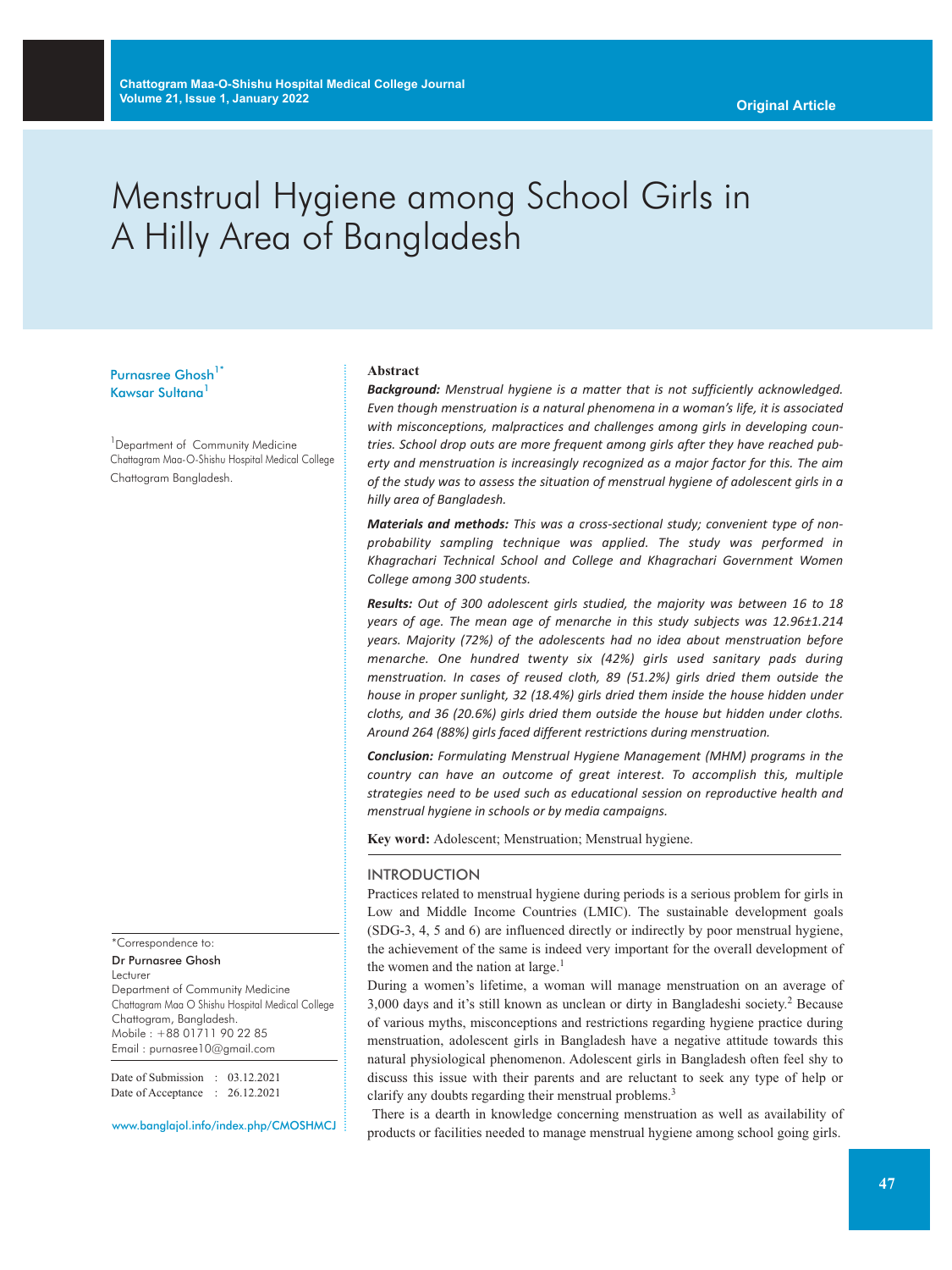Added to this is the poor availability of advice and support from the society regarding menstruation. Owing to these challenges, unhygienic practices during menstruation seem to be a common issue among school going girls who have crossed menarche. 4

### MATERIALS AND METHODS

This descriptive type of cross-sectional study was conducted from January 2019- December 2019 among female school and college students between 12 to 19 years, who were studying in Khagrachari Technical School and College and Khagrachari Government Women College and who had their menarche.

This study was conducted after the approval from Research Cell and Ethical committee of Chittagong Medical College, Chattogram. Permission from school and college authority was duly taken before collection of data. Verbal informed consent was taken from all participants and they were briefed about purpose, procedure and implication of the study. Total 300 participants were selected for this study. The participants were not influenced or insisted to provide responses. Selfadministered questionnaire was used for data collection. Data was collected, compiled and tabulated according to key variables, taking special notification on research objectives. The analysis of data was done by using data analysis software IBM-SPSS version 22.

#### RESULTS

Total 300 girls participated in the study, out of which 191 (63.7%) respondents were from 16-18 years of age group making up the highest number of respondents. Mean age was  $16.7\pm1.13$  and most of the students 123 (41%) were of H.S.C first year. Majority of the students (40 %) students were followers of Islam. In case of ethnicity, most of the respondents (54.3%) were tribal. Out of 300 respondents more than half respondents (55.7%) had their menarche below 14 years of age and the mean age of menarche was  $12.96 \pm 1.214$  years. The highest level of education of the respondents' mothers was secondary education (2.7%), and the most frequent level of education completed by them was primary education (61.7%). About 48.3% girls reported that their toilets were not sufficient enough to maintain privacy (Table- I).

**Table I** Demographic characteristics of adolescent girls  $(n=300)$ 

| <b>Variable</b>       | <b>Number</b> | Percentage |
|-----------------------|---------------|------------|
| Age in years          |               |            |
| $12 - 14$             | 12            | 4          |
| $14 - 16$             | 97            | 32.3       |
| $16-18$               | 191           | 63.7       |
| Class                 |               |            |
| Class Nine            | 63            | 21         |
| Class Ten             | 63            | 21         |
| <b>HSC</b> First Year | 123           | 41         |
| HSC 2nd Year          | 51            | 17         |

| <b>Variable</b>                                | <b>Number</b> | Percentage |
|------------------------------------------------|---------------|------------|
| <b>Religion</b>                                |               |            |
| Islam                                          | 120           | 40         |
| Hinduism                                       | 104           | 34.7       |
| Christianity                                   | 3             | 1          |
| <b>Buddhism</b>                                | 73            | 24.3       |
| Ethnicity                                      |               |            |
| Tribal                                         | 163           | 54.3       |
| Non-Tribal                                     | 137           | 45.7       |
| Age of menarche                                |               |            |
| < 10                                           | 6             | 2          |
| <12                                            | 100           | 33.3       |
| < 14                                           | 167           | 55.7       |
| 16                                             | 27            | 9          |
| <b>Educational qualification of the mother</b> |               |            |
| <b>Illiterate</b>                              | 107           | 35.7       |
| Primary                                        | 185           | 61.7       |
| secondary                                      | 8             | 2.7        |
| <b>Sufficient latrine privacy</b>              |               |            |
| $\rm No$                                       | 145           | 48.3       |
| Yes                                            | 155           | 51.7       |
| Others                                         |               |            |
|                                                |               |            |
| Scanty bleeding                                |               |            |
| Profusebleeding                                |               |            |
| <b>Discomfort</b>                              |               |            |
|                                                |               |            |
| Lower abdominal pain                           |               |            |

**Figure 1** Problems faced during menstruation

No problem

The figure above illustrates the problems faced by the respondents during menstruation. Among them 246 (82%) faced problems during their menstrual period with 140 respondents (46.70%) complaining of lower abdominal pain, 12 (4%) had scanty bleeding, 6 (2%) had profuse bleeding problem, 1 (0.3%) had generalized discomfort and 87 (29%) had others problems like low back pain or headache during their menstrual periods.

 $0\%$  5% 10% 15% 20% 25% 30% 35% 40% 45%

50%

Based on opinions about menstruation, only 85 (28.3%) respondents claimed they had some idea on menstruation before menarche. Most of the respondents (88%) faced restriction in their personal life during menstruation and 70.5% of that was on religious background.(Table-II).

**Table II** Opinions of respondents concerning menstruation (n=300)

| <b>Opinion</b>                            | <b>Number</b> | Percentage $(\% )$ |  |  |
|-------------------------------------------|---------------|--------------------|--|--|
| Idea about menstruation prior to menarche |               |                    |  |  |
| Yes                                       | 85            | 28.30              |  |  |
| N <sub>0</sub>                            | 215           | 71.70              |  |  |
| Restrictions faced during menstruation    |               |                    |  |  |
| Yes                                       | 264           | 88                 |  |  |
| N <sub>0</sub>                            | 36            | 12                 |  |  |
| Types of restrictions faced               |               |                    |  |  |
| Religious                                 | 186           | 70.5               |  |  |
| Cultural                                  | 36            | 13.6               |  |  |
| Food habits                               | 42            | 15.9               |  |  |

**Volume 21, Issue 1, January 2022**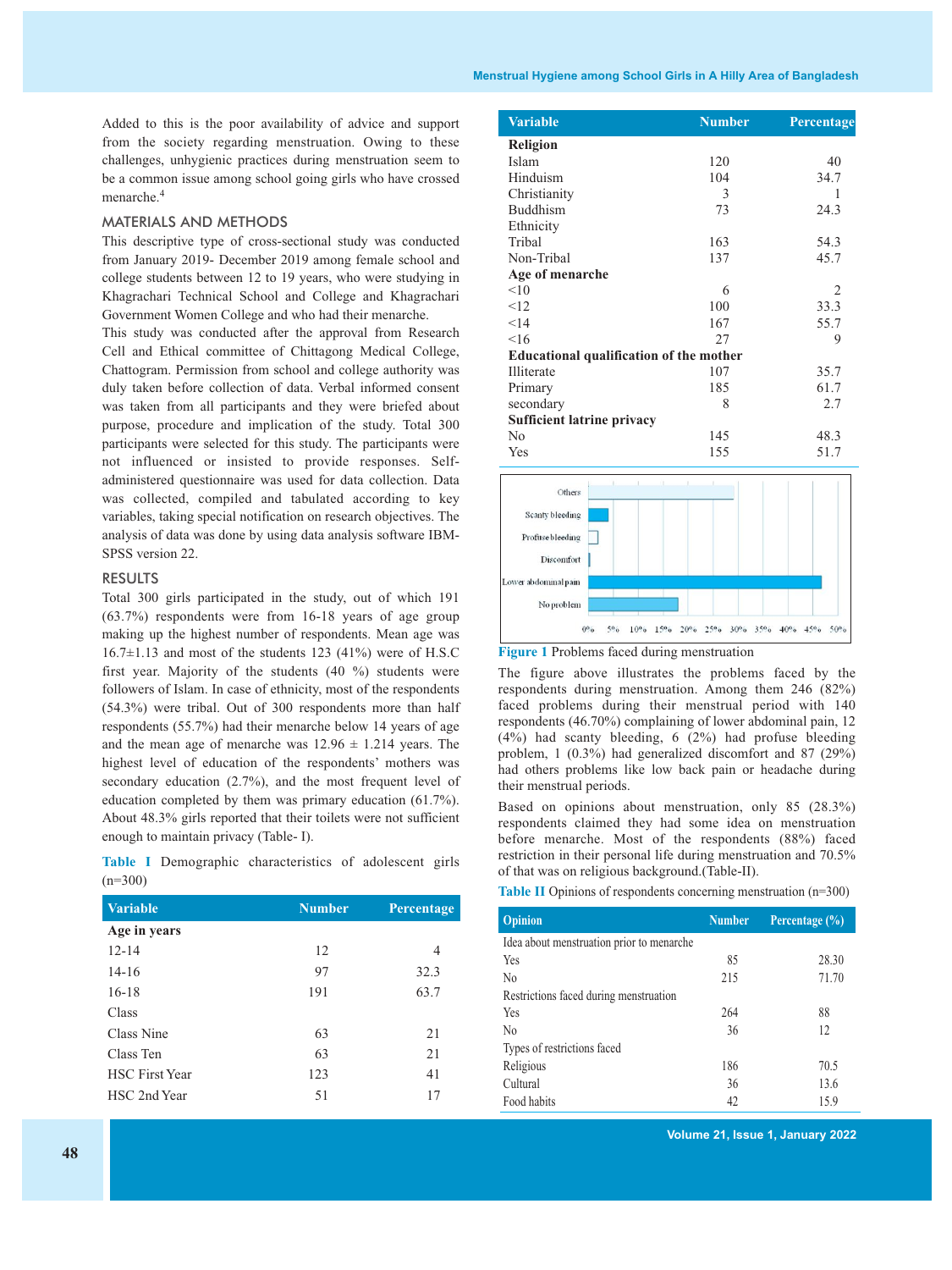In case of menstrual hygiene, this study showed that about 42% respondents used only sanitary pad on their menstrual period and 16.7% respondents only used homemade cloth. The other 41.3% respondents used both cloth and sanitary pad. Out of 174 girls who used cloth with or without pads, 76% used same cloth every month and most of them (165 girls) washed menstrual cloth with soap and water. Half of the respondents (51.2%) dried their menstrual cloth outside the house in the presence of proper sunlight and 18.4% respondents dried their cloth inside the house hidden under cloth. Most of the girls, 55.7% kept their menstrual cloth in a separate bag and few of them (52.2%) kept their cloth in the bathroom. Almost half the respondents (44%) changed their cloth or pad twice a day, while 35.3% respondents changed thrice per day. Two third of the respondents (66%) used soap for genital cleansing and majority of the respondents (89%) took shower every day during menstruation (Table-III).

|  | Table III Information regarding hygienic practices during |  |  |
|--|-----------------------------------------------------------|--|--|
|  | menstruation $(n=300)$                                    |  |  |

| <b>Hygiene practices</b>                                         | <b>Number</b> | Percentage (%) |
|------------------------------------------------------------------|---------------|----------------|
| Item used as menstrual absorbent $(n=300)$                       |               |                |
| Cloth/rag                                                        | 50            | 16.7           |
| Sanitary pad                                                     | 126           | 42             |
| Both Sanitary pad and cloth                                      | 124           | 41.3           |
| Use of same cloth every month $(n=174)$                          |               |                |
| Yes(Reused cloth)                                                | 132           | 76             |
| No(New cloth used)                                               | 42            | 24             |
| Wash of menstrual rag $(n=174)$                                  |               |                |
| Water With soap                                                  | 165           | 94.8           |
| Water without soap                                               | 9             | 5.2            |
| Use antiseptic solution for washed cloth/rag (n=174)             |               |                |
| Yes                                                              | 80            | 46             |
| No                                                               | 94            | 54             |
| Sites of drying menstrual cloth after washing (n=174)            |               |                |
| Inside the house hidden under cloth                              | 32            | 18.4           |
| Outside the house hidden under cloth                             | 36            | 20.6           |
| Inside the house without hidden under cloth                      | 8             | 4.6            |
| Outside the house without hidden under cloth                     | 9             | 5.2            |
| Outside the house where proper sunlight present                  | 89            | 51.2           |
| Place of keeping used menstrual cloth $(n=174)$                  |               |                |
| Personal almirah/wardrobe                                        | 47            | 27             |
| In the bath room                                                 | 9             | 5.2            |
| In between other cloth                                           | 21            | 12.1           |
| In a separate bag                                                | 97            | 55.7           |
| Frequency of changing pad/rag every day $(n=300)$                |               |                |
| Once                                                             | 32            | 10.7           |
| Twice                                                            | 132           | 44             |
| Thrice                                                           | 106           | 35.3           |
| Four time                                                        | 28            | 9.3            |
| $>$ fifth time                                                   | 2             | 0.7            |
| Material use for genital cleansing during menstruation $(n=300)$ |               |                |
| Water With Soap                                                  | 198           | 66             |
| Only Water                                                       | 102           | 34             |
| Take shower every day during menstruation( $n=300$ )             |               |                |
| Yes                                                              | 267           | 89             |
| No                                                               | 33            | 11             |

#### **DISCUSSION**

Although menstruation is a vital part of pubertal development, it is still admitted as unclean or dirty in Bangladeshi society. A lot of misconceptions and myths about this physiological phenomenon exist to this day and to a greater extent is responsible for poor knowledge and hygienic practices during menstruation. In this study, the most of the girls (55.7%) had attained menarche at age <14 years and the mean age of menarche was 12.96 (±2.214) years. This is comparable to other studies conducted by Patavegar et al, Kumar et al, Thakre et al and Shanbhag et al where the mean age of menarche was  $12.7 \pm 1$  years, 13 years, 12.8 years and  $14.8 \pm 1$ 1.06 years respectively. 5, 6,7,8

Majority of the respondents were tribal (54.30%) and many of the respondents were Muslims (40%). Other religions like Hinduism (34.7%), Buddhism (24.3%) and Christianity 3 (1%) were also present. A study done in Pulpralhadpur of India revealed that maximum respondents (90.68%) were Hindus followed by Muslims  $(7.27\%)$  and others  $(2.05\%)$ .<sup>5</sup>

In case of educational qualifications of the respondent's mothers, 185 (61.7%) of the respondents' mothers had only primary education, 35.7% mothers were illiterate and only 8 (2.7%) mothers had secondary education. These findings are contrary to the study by Salim et al where 15.5% mothers were illiterate and 47% were primarily educated and rest of them  $(37.5%)$  had secondary to above level of education.<sup>9</sup> Since this study was conducted in a rural hilly area of Bangladesh such a pattern on education status of women is expected. Among the girls, 140 respondents (46.70%) had lower abdominal pain, 12 (4%) had scanty bleeding problem, 6 (2%) had profuse bleeding problem, 1 (0.3%) had discomfort and 87 (29%) had others problems like low back pain or headache and only 54 respondents (18%) did not face any problems. Many others studies have also reported such findings, since these symptoms are common during menstruation.<sup>10,11</sup> Regarding the opinion of the respondents about menstruation before menarche, majority of the respondents (72%) had no idea about menstruation before menarche. A similar observation was found in another Bangladeshi study by Alam et al where 64% girls had no idea of menstruation before menarche.<sup>12</sup> Out of 264 respondents, who faced restriction during menstruation 70.5% of them were religious restriction, 13.6% were cultural, 15.9% were related to food habit. In contrast, a Nigerian study by Fehintola et al, showed that majority of the respondents had restriction on cultural issues like avoiding celebration and festivals rather than religious reasons. <sup>13</sup> Such differences are more likely due to variations in culture and religion across different nations.

During menstruation, 42% of the respondents used only sanitary pads, 16.7% used only cloth and 41.3% used both pad and cloth. Among the cloth users 76% reused the same cloth every month. In comparison, a study from Delhi reported that 63.3% girls used sanitary pad, 25.3% girls used cloth and 11.4% girls used both pad and cloth. 65.3% girls reused the same cloth.<sup>1</sup> In our study, use of pads with or without cloth had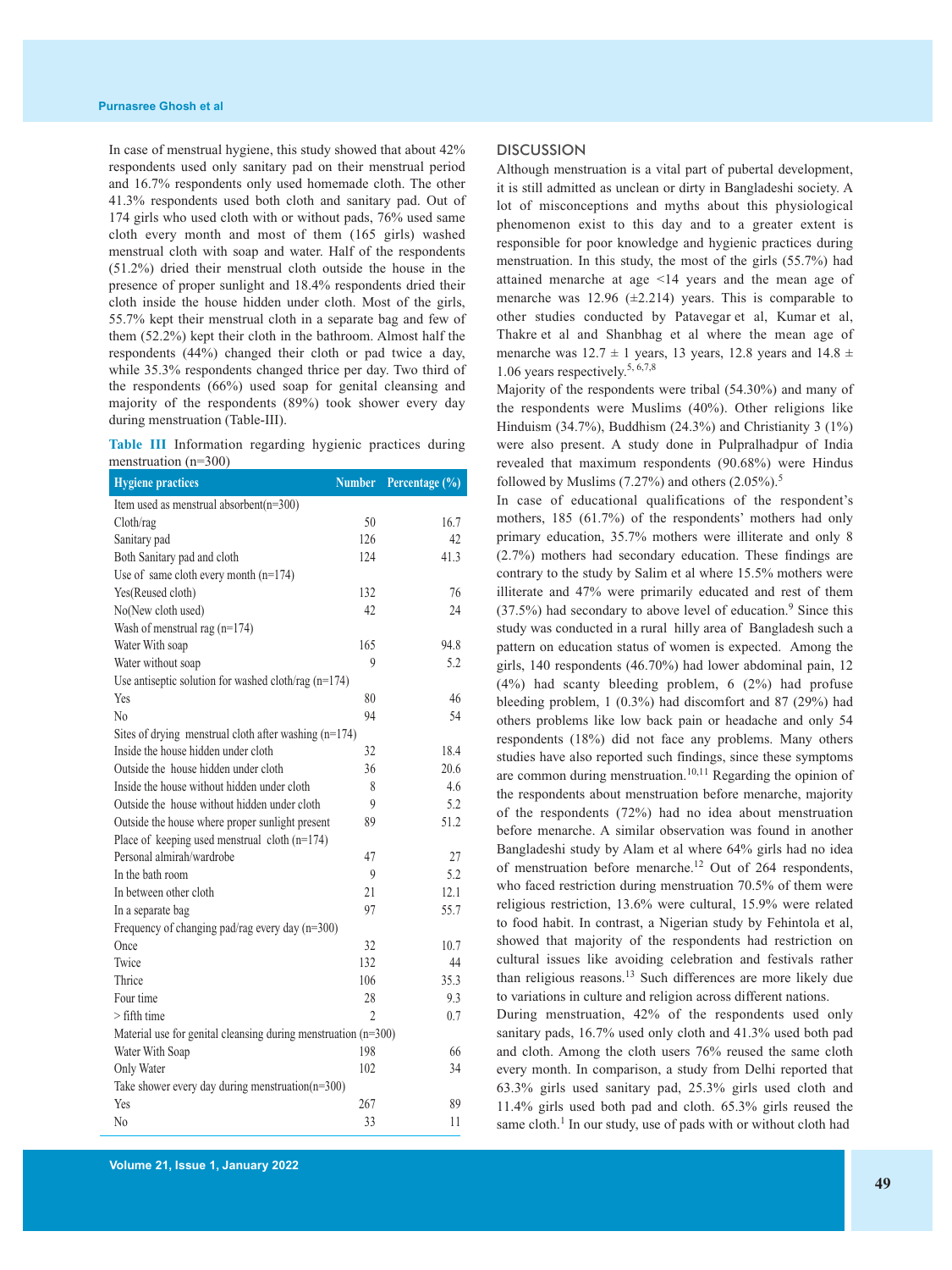the highest prevalence unlike studies from India where at least 25% of the girls used clothes alone. Majority of the girls (87.3%) of Bhavnagar (Gujarat) used old plain cloth during menstruation and only 10.6 % used sanitary pad in a study conducted by Verma et al in India. <sup>14</sup> One plausible reason for the high number of 'pad with cloth' users in our study could be the high cost of pads and the inability to afford this necessity in adequate quantity at rural places. Another reason could be the fact that school going girls fear staining of school dress when attending classes during menstruation, and hence use cloth as a precautionary method to prevent such accidents.

In case of hygiene measures during menstruation, majority of the girls who used cloth (94.82%) washed it with soap and water, with only 46% of them using antiseptic solution while doing so. The status of hygiene in our study is much better than that in a study by Tegegne et al where only 37% girls washed their reused cloth with soap and 1% with ash and rest of the respondents washed their used menstrual cloth only with water.<sup>15</sup> For drying menstrual rags, 51.2% of the respondents dried their used menstrual cloth outside the house in adequate sunlight. These findings contrast those in the study of Tegegne et al where only 9.96% respondents dried their cloth outside in proper sunlight.<sup>15</sup> However, for storage after drying, this study showed similar findings to the Tegegne study where majority of them kept such clothes in a separate bag.

Most of the respondents (44%) changed their pad/rag twice per day, in similarity with the findings by Chauhan et al, where 52% respondents changed their pads at least twice in a day<sup>16</sup>. For genital cleansing, 66% respondents used soap and water. This is similar to another study where 55% girls used soap and water for cleaning genitalia.<sup>17</sup> Most of the girls (89%) took shower every day during menstruation. This finding was also comparable with a study conducted by Yasmin et al where 85.7% girls took daily bath. 18

The findings in this study showed a better practice of hygiene among school going girls when compared to similar studies from developing or underdeveloped nations.<sup>15,17</sup> This suggests that with time, even girls from rural areas are capable of adhering to proper hygiene practices during menstruation. One limitation in our study is that data for non-school going children of similar age were not included. Hence, we were unable to observe if education played any role in hygiene practices during menstruation.

#### **CONCLUSION**

The study revealed that menstrual hygiene was not so far from satisfactory among most adolescents. However, there was lack of knowledge about genital hygiene among the girls. Female adolescents had certain misconceptions and also faced different types of restrictions regarding menstruation because of poor access to health education. Majority of the girls faced physical problems during menstruation and most of the girls did not have any idea about menstruation before menarche. Menstrual hygiene can play major role to improve future outcomes with regards to reproductive health. Providing comprehensive information to girls, families, educators, policy makers and other relevant stakeholders on menstruation and menstrual hygiene is necessary to empower and prepare girls for menstruation and reproductive behavior.

#### ACKNOWLEDGMENTS

We would like to express our gratitude to the teachers of both institutions for their nice cooperation during time of data collection and all the students from whom I collected data. Without their contribution, the completion of the study was never possible.

# **DISCLOSURE**

Both the authors declared no competing interest.